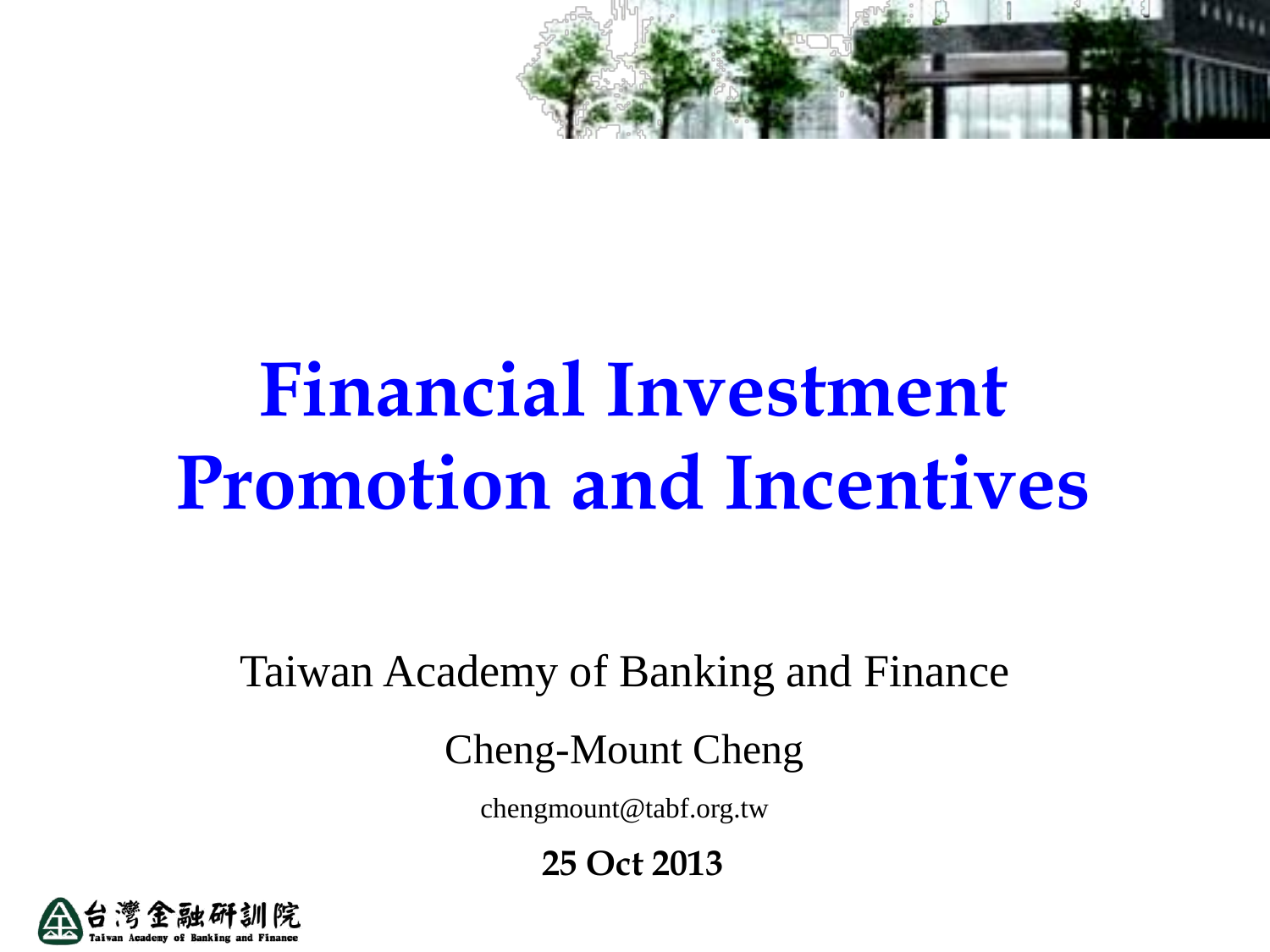### TW GDP Forecast



 $-$  YoY  $-$  SAAR

| % YoY                               | 2012     | 2013E   | 2014E | 1Q13    | <b>2Q 13</b> | 3Q 13E  | 4Q 13E  | 1Q 14E   | 2Q 14E | 3Q 14E  | 4Q14E   |
|-------------------------------------|----------|---------|-------|---------|--------------|---------|---------|----------|--------|---------|---------|
| <b>GDP</b>                          | 1.32     | 2.31    | 3.37  | 1.62    | 2.49         | 2.47    | 2.61    | 3.17     | 3.38   | 3.34    | 3.55    |
| <b>GDP SAAR</b>                     |          |         |       | $-2.53$ | 2.34         | 3.94    | 5.92    | 0.90     | 3.29   | 3.34    | 5.96    |
| <b>CPI</b>                          | 1.93     | 1.07    | 1.39  | 1.80    | 0.80         | 0.06    | 1.64    | 1.50     | 1.46   | 1.51    | 1.06    |
|                                     |          |         |       |         |              |         |         |          |        |         |         |
| <b>Private Consumption</b>          | 1.47     | 1.59    | 1.91  | 0.30    | 1.69         | 2.44    | 1.90    | 2.27     | 1.79   | 1.62    | 1.97    |
| Government Consumption              | 0.46     | 0.12    | 0.15  | 1.26    | $-0.18$      | $-0.22$ | $-0.21$ | 0.21     | 0.17   | 0.08    | 0.14    |
|                                     |          |         |       |         |              |         |         |          |        |         |         |
| Private Investment                  | $-2.11$  | 5.91    | 4.82  | 7.35    | 6.47         | 4.52    | 5.42    | 3.93     | 3.73   | 6.03    | 5.53    |
| Government Investment               | $-12.51$ | $-6.55$ | 1.12  | $-6.76$ | $-9.31$      | $-6.97$ | $-3.95$ | 3.76     | 2.14   | $-0.01$ | $-0.14$ |
| <b>Public Enterprise Investment</b> | $-8.27$  | 4.52    | 1.38  | 18.46   | 0.82         | $-3.97$ | 6.43    | $-13.57$ | 11.01  | 9.51    | $-2.18$ |
| Inventory (contribution to GDP)     | $-0.06$  | 0.02    | 0.09  | 0.34    | $-1.11$      | 0.10    | 0.69    | $-0.33$  | 0.60   | 0.13    | $-0.05$ |
|                                     |          |         |       |         |              |         |         |          |        |         |         |
| Exports                             | 0.11     | 4.61    | 4.77  | 5.03    | 5.16         | 3.66    | 4.65    | 4.65     | 4.55   | 4.42    | 5.42    |
| <b>Imports</b>                      | $-2.08$  | 4.82    | 3.63  | 6.66    | 3.15         | 3.67    | 5.94    | 3.04     | 4.13   | 3.38    | 3.93    |

1

疏 **Taiwan Academy** 

Source: DGBAS and TABF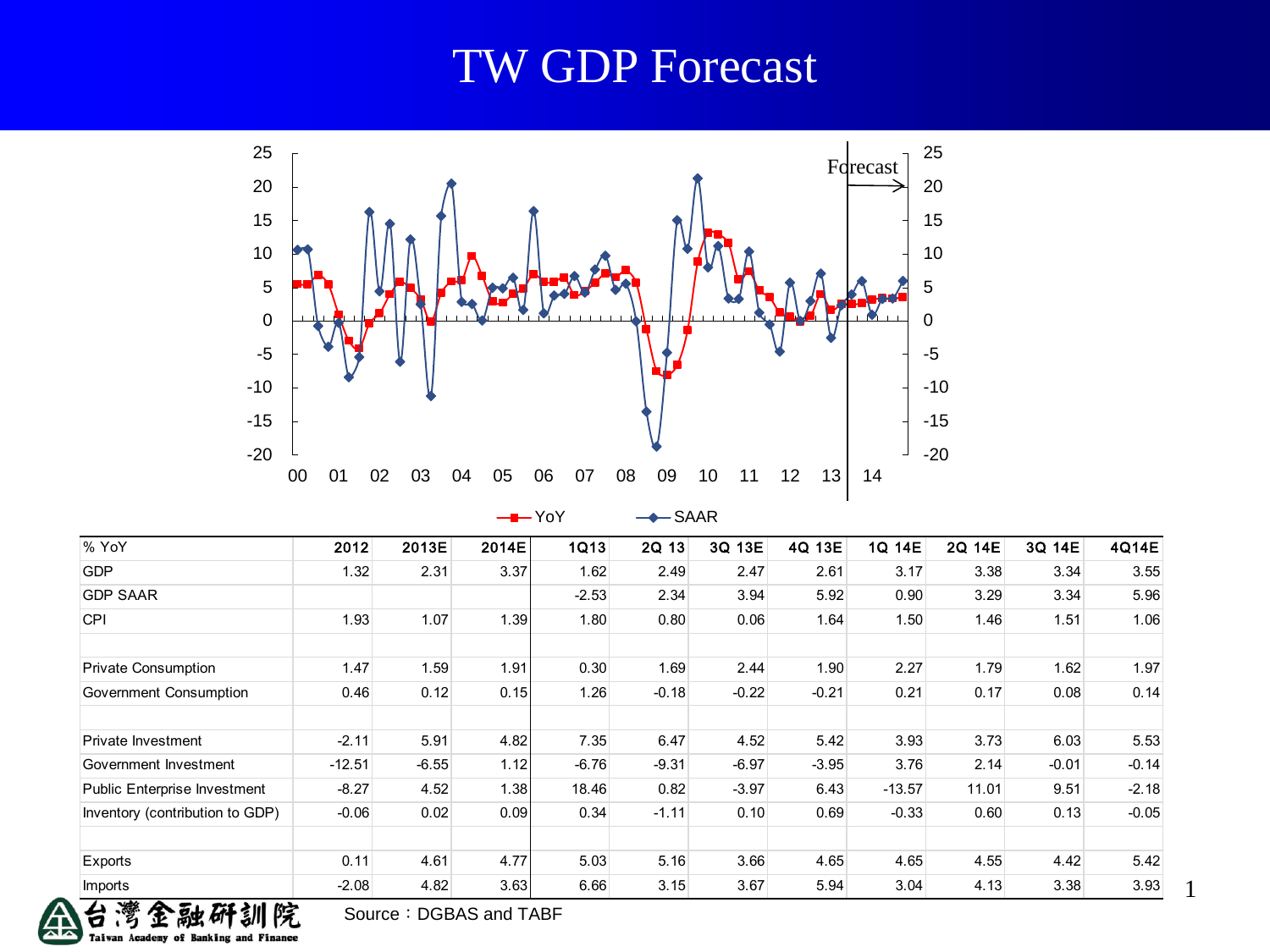## 2013 Major Asian Equity Indices Return (%YTD)



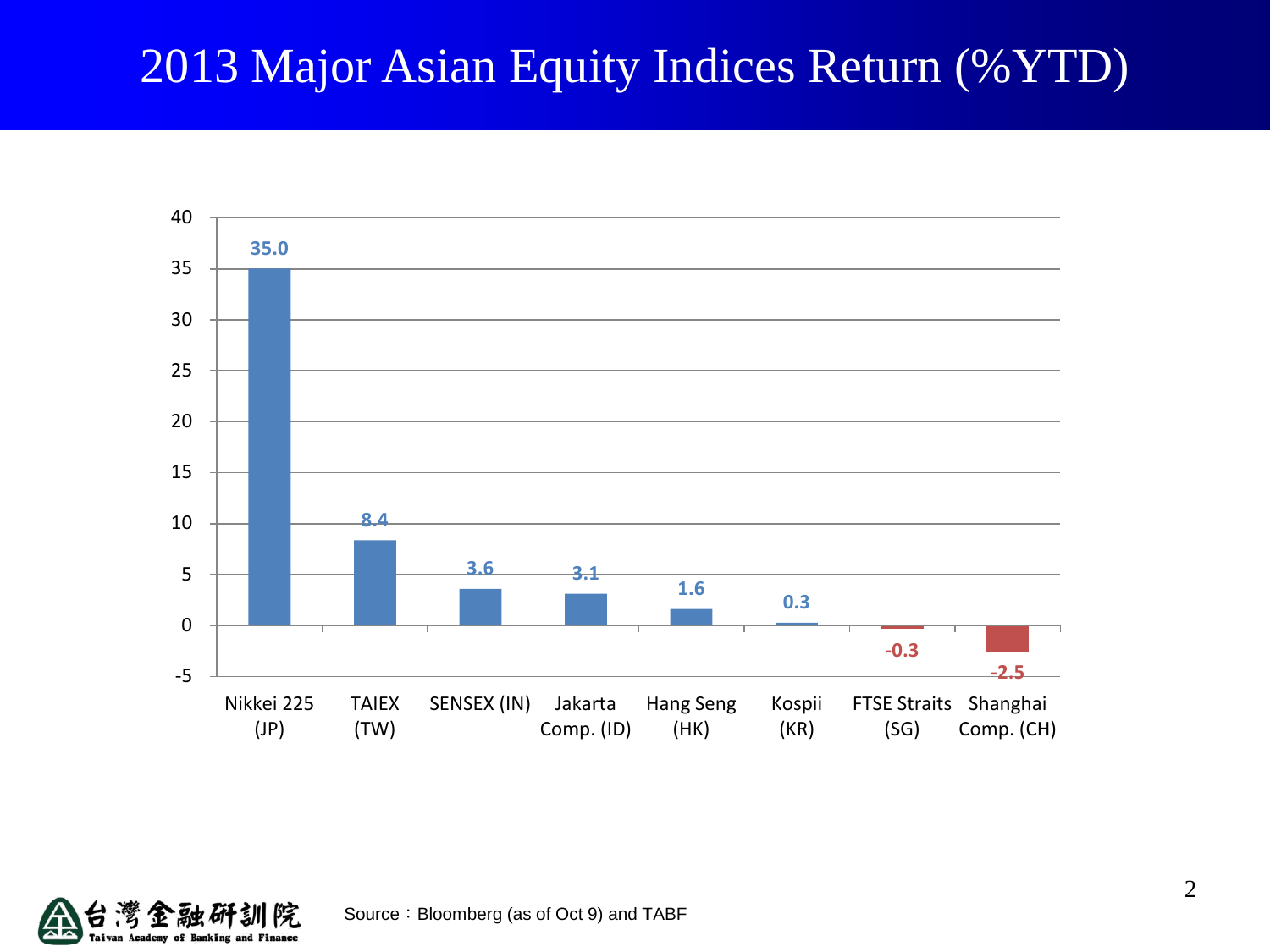## TAIEX vs MSCI Asia ex JP index



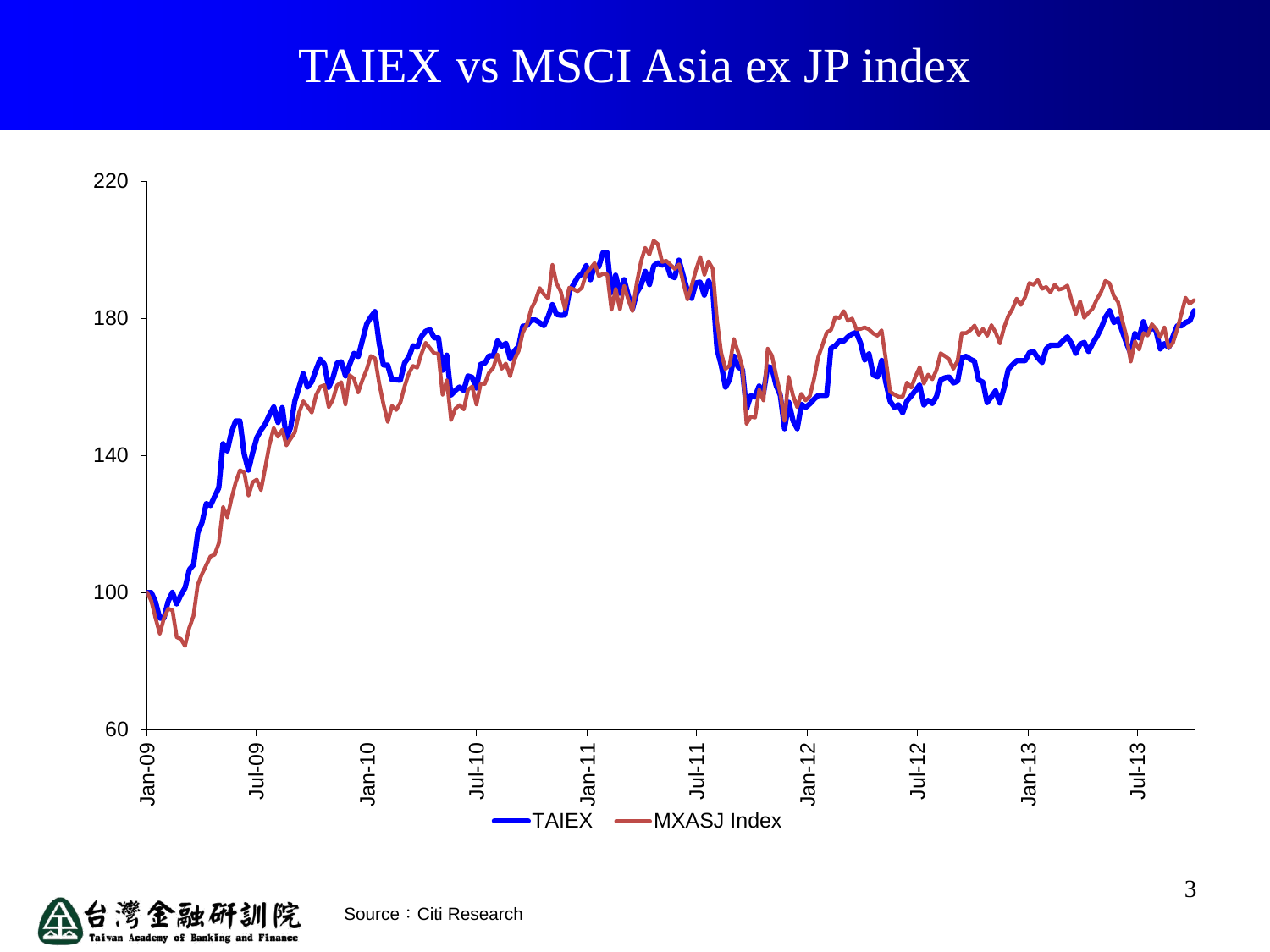## Capital Markets- 5 opportunities



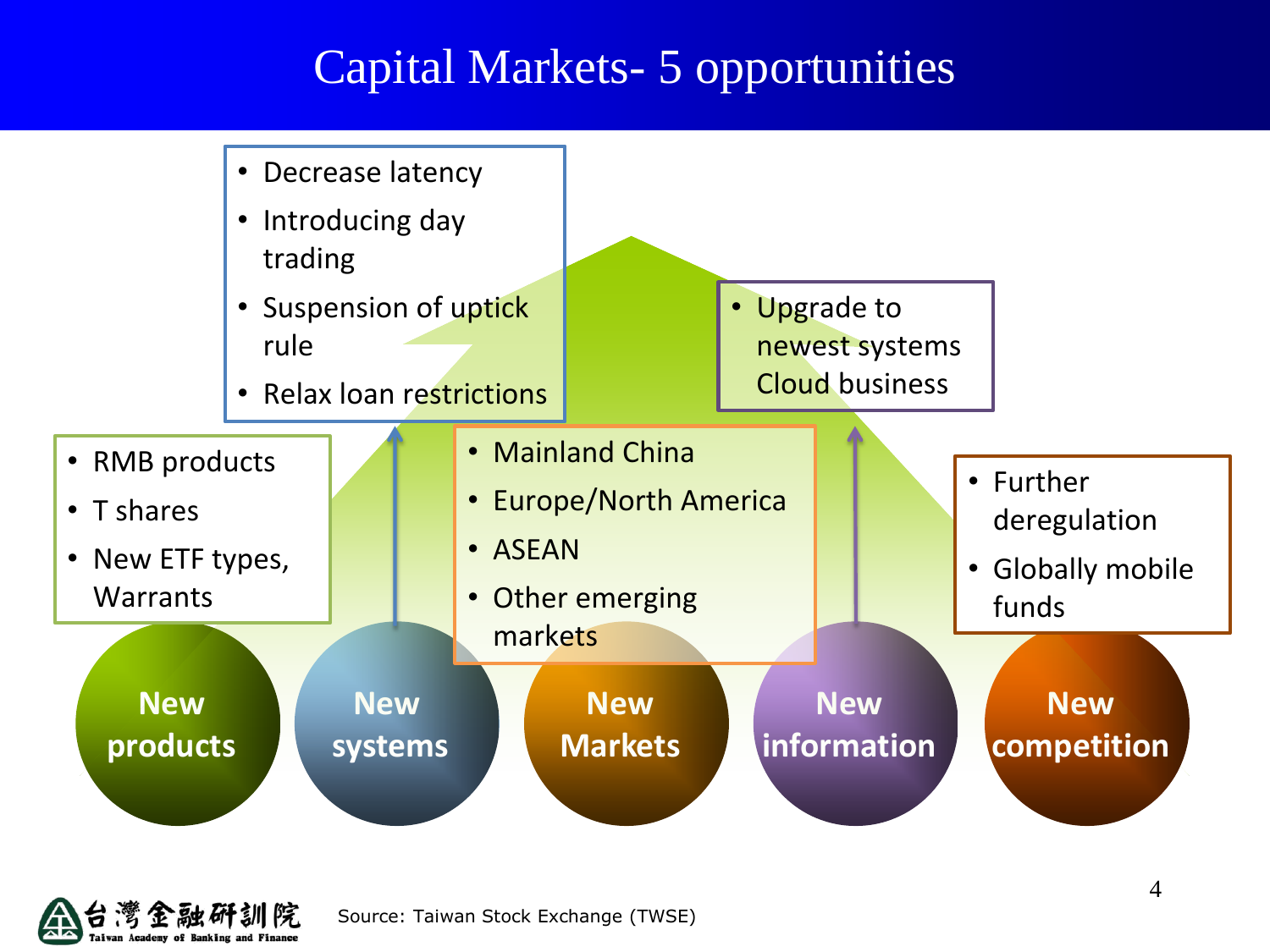## Regulator FSC's New Measures

- **FSC unveiled three new measures in a bid revive to flagging interest in the local stock exchange:**
	- Allow same-day trading on cash rather than via margins currently
	- Raise the number of stocks that investors can sell short below their previous closing prices
	- Allow securities houses to trade stocks at the 7-percent daily limit
- **FSC Eases issuing regulations to spur the development of bond market.**
	- Eliminate the requirement that an issuer should obtain a creditrating report before issuing a bond.
	- Instituted a tiered system for managing bond investors.
	- Simplify the application process for ordinary corporate bonds issued by domestic issuers and sold exclusively to qualified institutional investors.

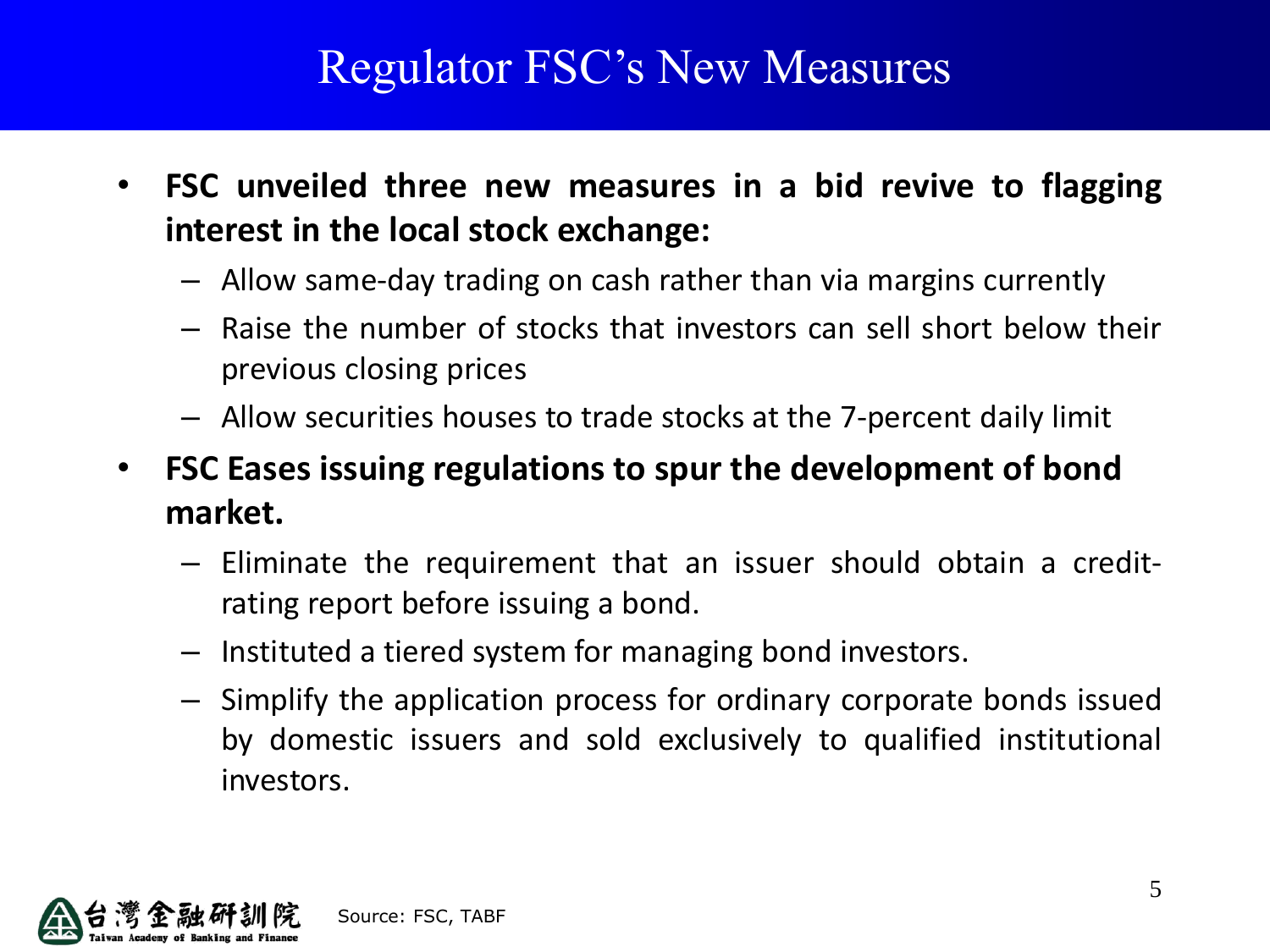#### • **TAIFEX to introduce negotiated block trading:**

- Starting December 2, the Taiwan Futures Exchange (TAIFEX) will introduce negotiated block trading for TAIEX Futures (TX), Mini-TAIEX Futures (MTX), TAIEX Options (TXO) and Single Stock Futures alongside the current continuous matching of block trades.
- **Security firms now allowed to engage in offshore securities business.**
	- Securities firms that meet requirements regarding their scale of operations, financial soundness, and comprehensive internal control systems will be eligible to apply for permission to establish an offshore securities branch subject to a separate set of accounts.
	- Provisions regarding tax preferences for offshore securities branch, which will remain in effect for 15 years, were adopted with reference to the current taxation system for offshore banking branches.

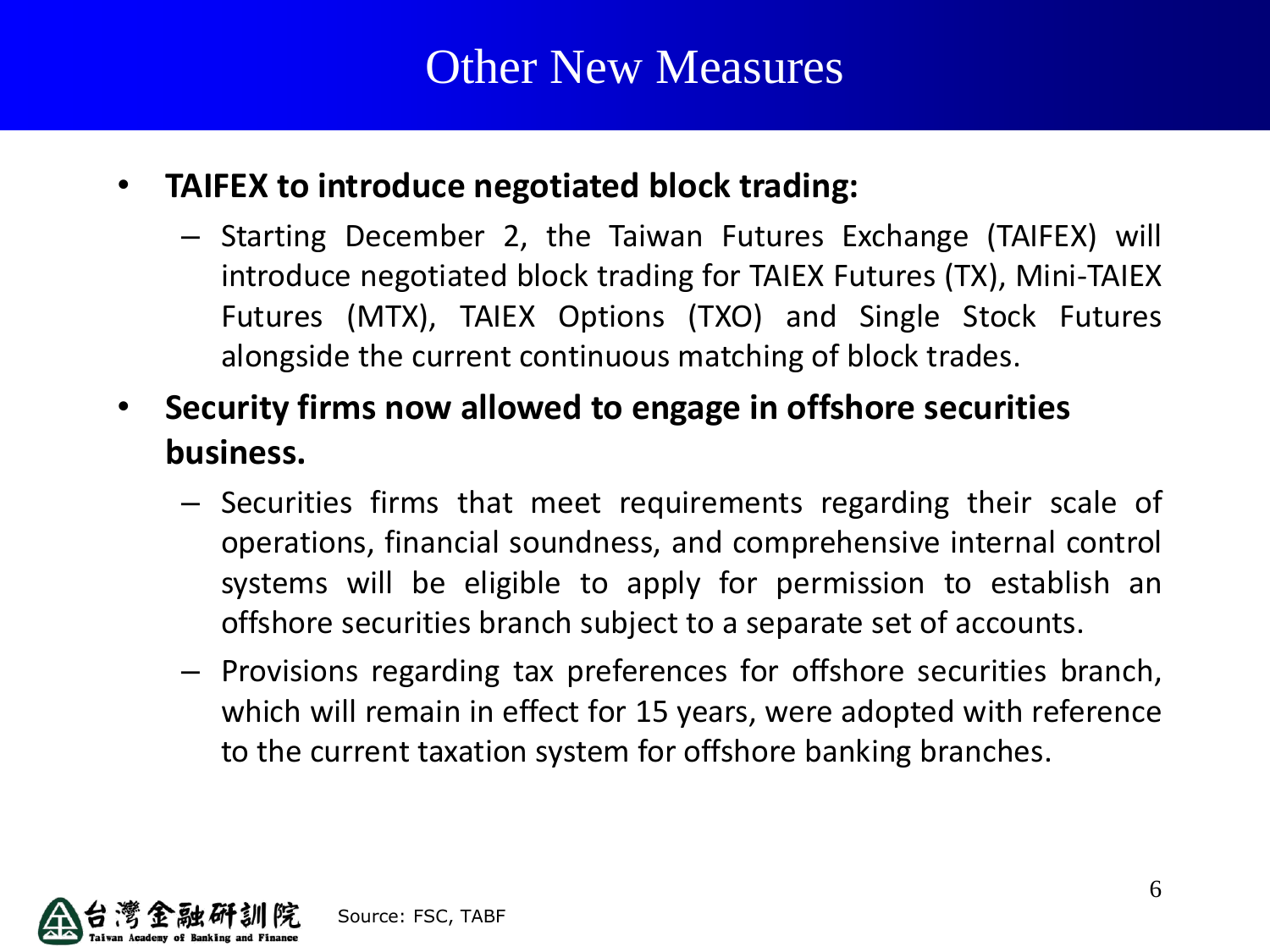## Potential RMB Products

- RMB Deposits/ Loans
- RMB Forex Business
- **•** Equity Markets
	- RMB Denominated Shares
	- The channel creates opportunities for companies to raise RMB in Taiwan and invest in China through RFDI.
- Bond Markets
	- RMB Denominated bonds (Formosa bonds)
- Mutual Fund Markets
	- RQFII Funds & RQFII ETFs
	- Asset management firms are ready to launch RQFII products, waiting for the 100 billion RQFII quota to be released.

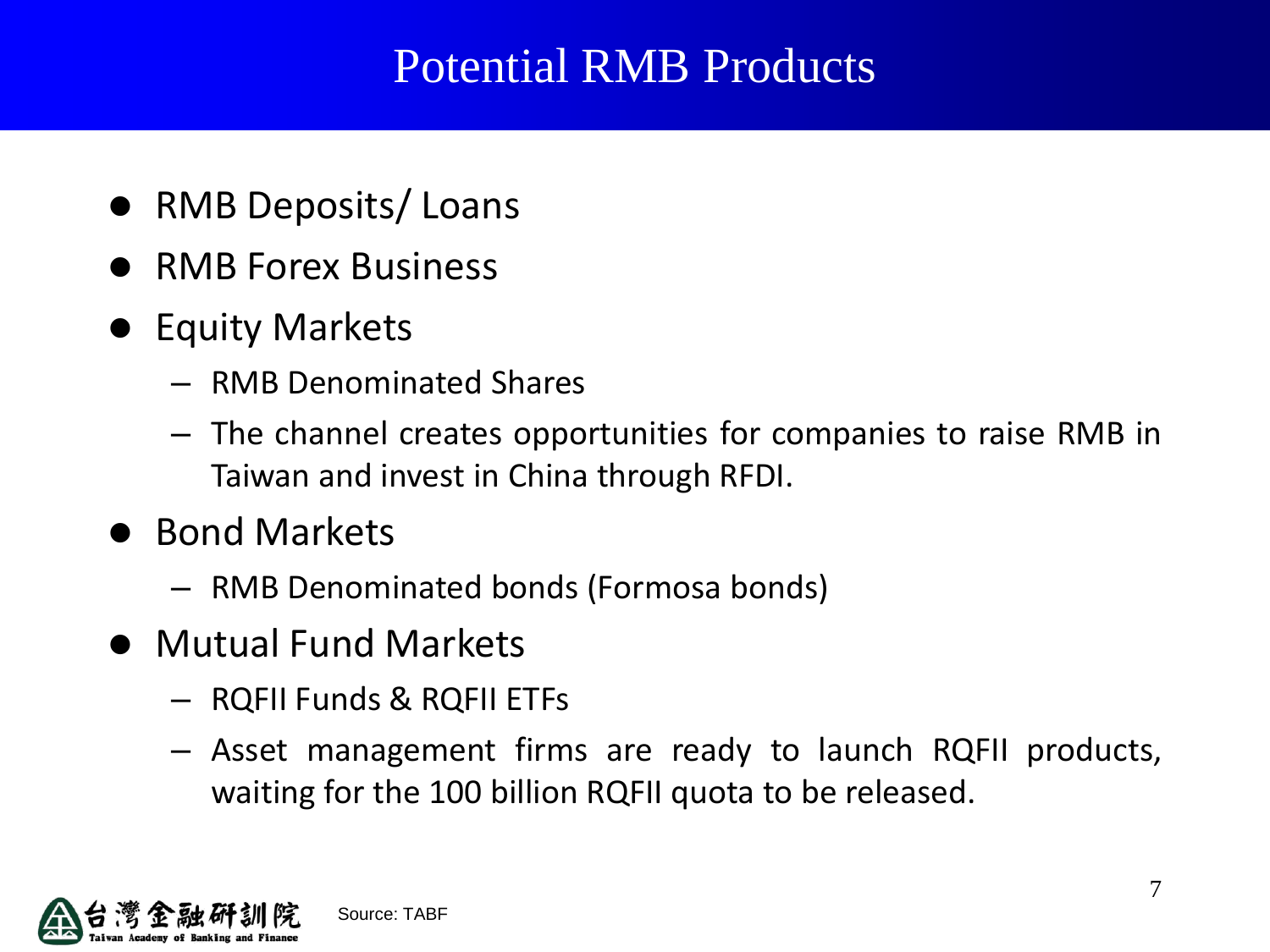## Development Opportunities

#### • **Free Economic Pilot Zones:**

- Greatly loosening all restrictions on the flow of goods, people, money, information and knowledge, to create a more favorable environment for doing business.
- Enterprises in the zones may freely transfer money as required by their actual business needs. OBUs will serve the financial needs of foreign nationals in the zones for transactions not involving NTD.
- **TWSE building a trading platform for foreign currency-denominated products.**
	- To attract more companies operating in China to list, to establish TWSE as a funding center for hi-tech and innovative firms.
	- To introduce international investment products to meet investors' demand.